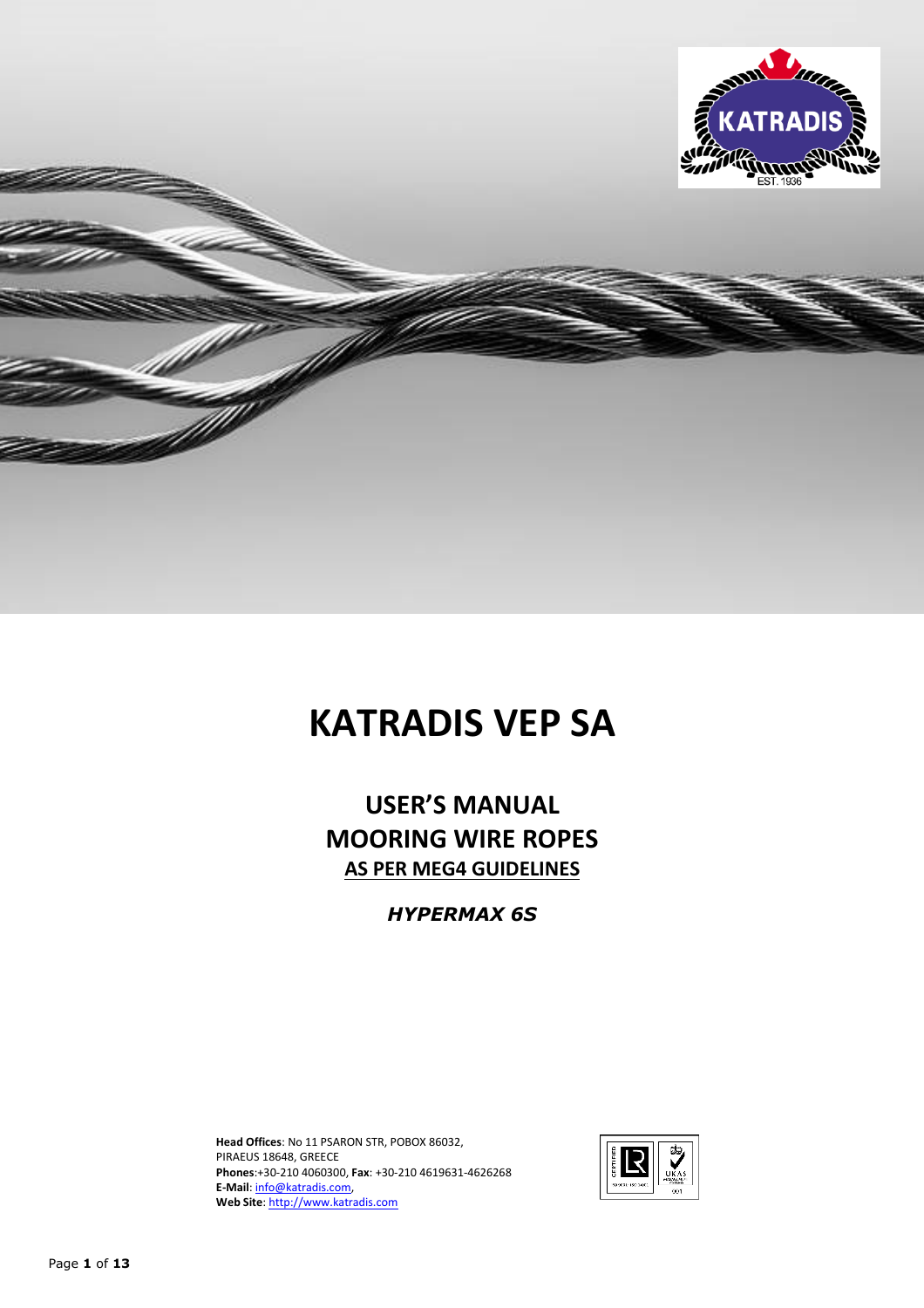# **USER'S MANUAL MOORING WIRE ROPE**

### **Handling, Installation and Maintenance of Steel Wire Ropes for Mooring as per MEG 4 Guidelines**

| <b>Index</b>                                     |            |
|--------------------------------------------------|------------|
| Wire Rope cross sections – rope lays             | Page 3     |
| Installation of wire rope                        | Page 4-6   |
| Storage                                          | Page 6     |
| Wire rope inspection                             | Page 7     |
| Rope inspection summary                          | Page $7-8$ |
| Discard criteria for wire ropes                  | Page 9     |
| Mooring wires connection                         | Page 9     |
| The maintenance of steel wire ropes              | Page 10-12 |
| Diagnostic guide to common wire rope degradation | Page 12    |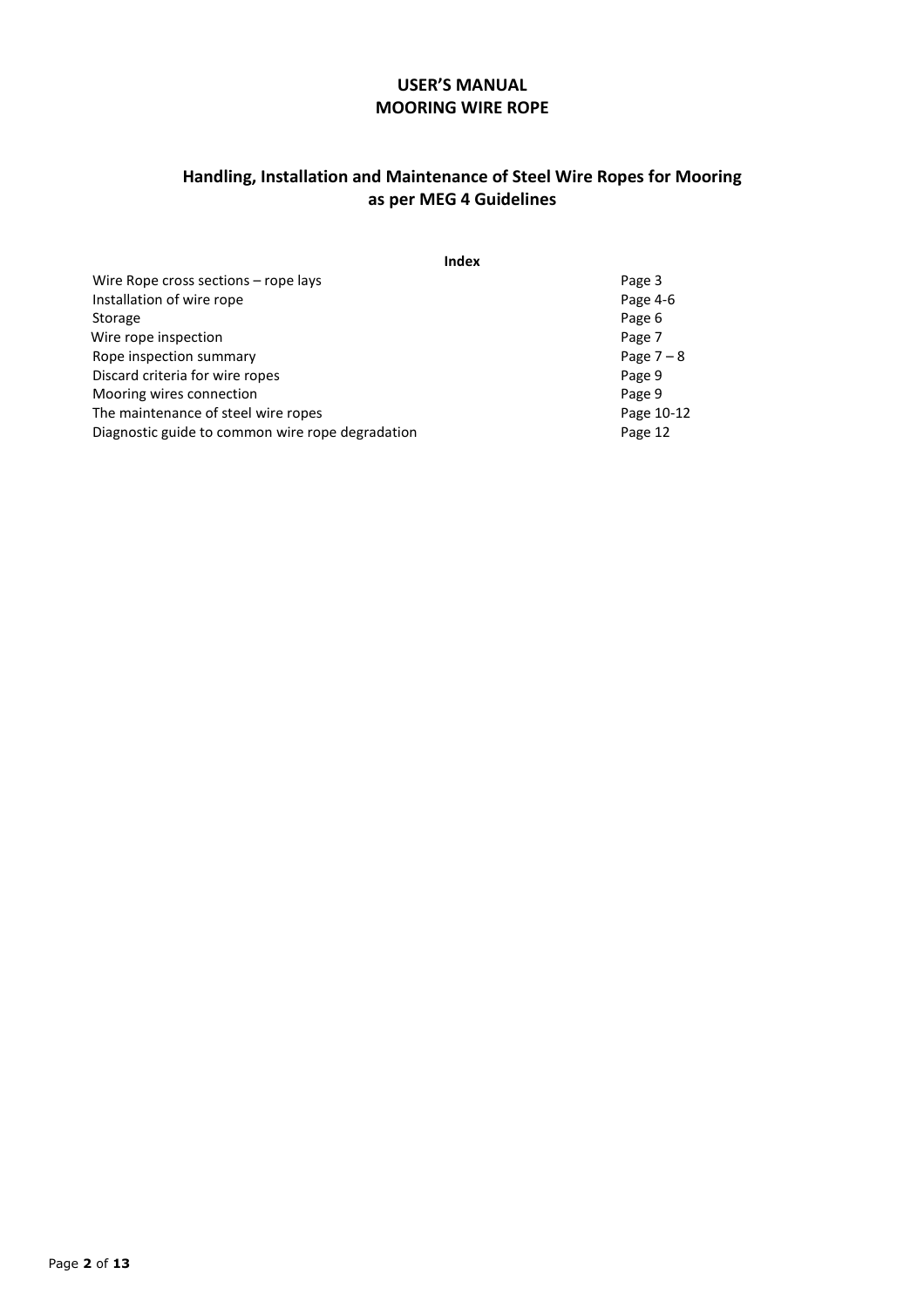# **Mooring Wire Ropes Cross Sections**

# **Acceptable by OCIMF MEG 4 Guidelines**



# **Applicable standard: EN 12385-4 & ISO 4309**



 **Type of lay**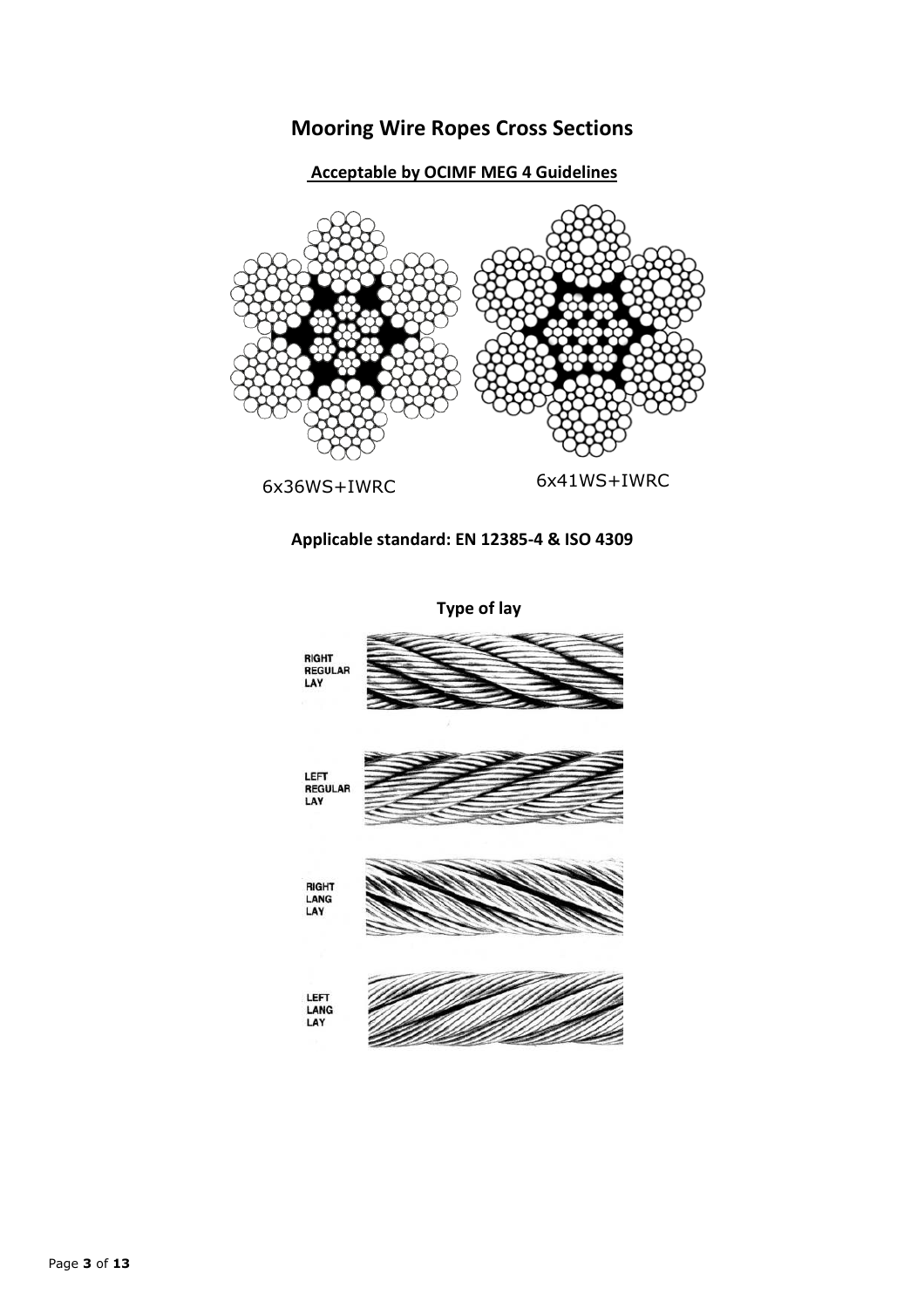# **Installation of wire rope**

#### **Uncoiling and unreeling**

Uncoil or unreel wire rope properly in order to preserve its balance and symmetry.

Movement over sharp corners or small radii causes a spiral or cork-screw appearance and will damage the rotation resistant rope. Hold outer end of the rope on floor or ground. Turn coil on end. Roll coil along the floor letting rope trail behind or mount the coil on a turntable and pull away the free end in a straight line.

Do not lay the coil on its side and uncoil by pulling rope end, this can disturb the balance of the rope and lead to loops and kinks. If uncoiling outdoors, do not roll through grit, sand or other abrasive material.



Pass a suitable bar or pipe through the center holes of the reel, and lift the reel so it is supported by the inserted shaft. Use a timber brake or some similar device against the reel flange to apply enough tension to the rope to insure snug, uniformly controlled winding and prevent formation of loops at the storage reel.

If uncoiling outdoors, do not roll through grit, sand or other abrasive material.



**Figure 3:** Winding on drum depending on rope lay & drum rotation.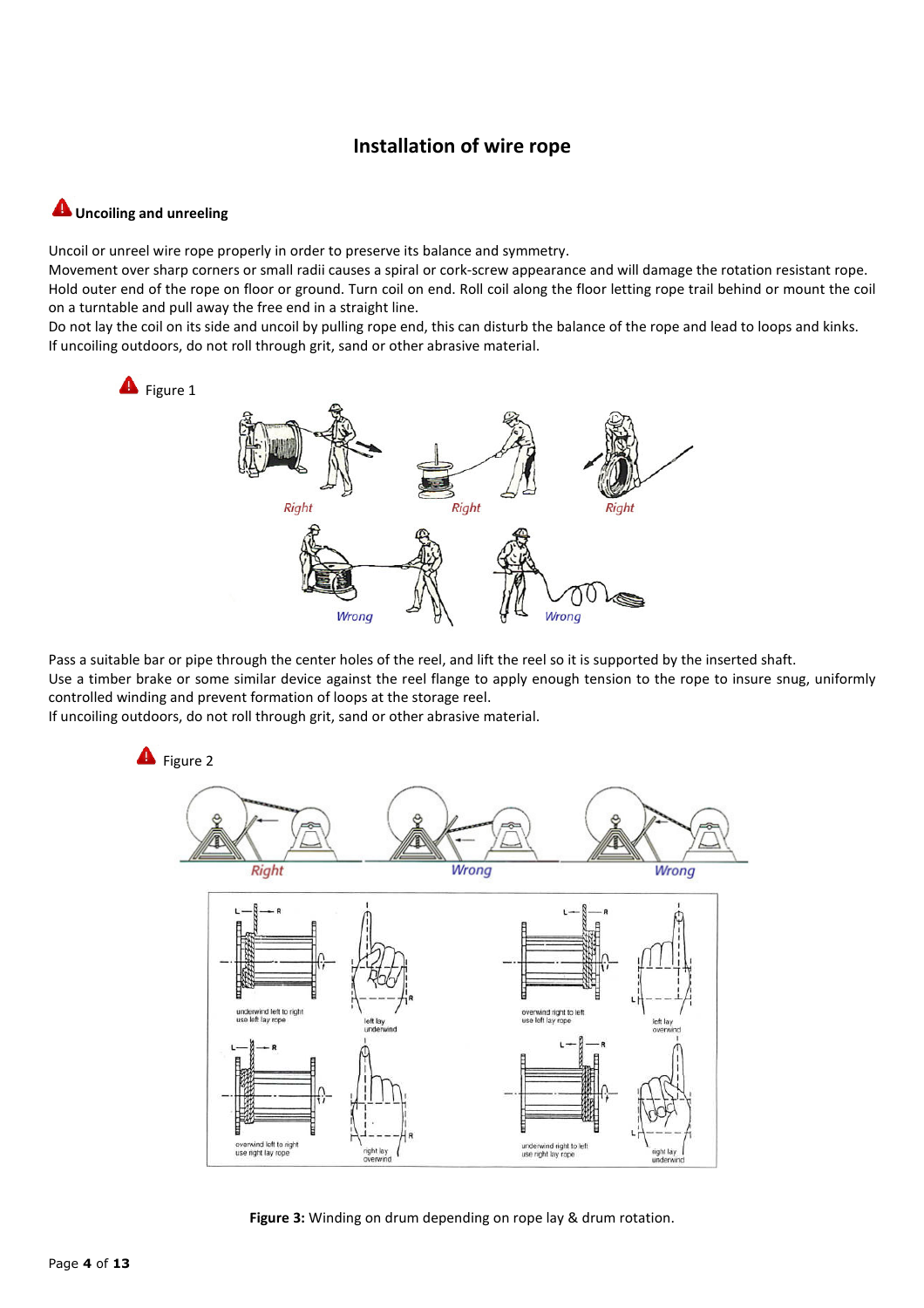# **A** Proper winding of wire rope on the winch

**Equally vital and of great importance is the winding of the new wire rope under tension on the ship's storage & tension winch drum. The proper tensioning load should be approx. 2% of the minimum breaking load of the rope. If a tensioning device is not present or is impossible to apply the tensioning load using a special device, please use a wooden board in order to "brake" the pay-off reel. Do not use pressure on the rope itself in order to generate the required tension as structural damage and permanent deformation on the rope might occur. Another solution is to wind the whole length of the rope on the winch, then unwind it until the first layer appears and then apply a tension equal to the 2% of the rope's minimum breaking load so that the required tension level is achieved and then continue to wind the rope on the winch storage drum.** 

**Ideally, 5-6 turns must be on the tension drum of the winch for avoiding slippage and high stresses.** 

According to our experience and based on studies effected and verified in the past, the tension amplification profile is governed by the Euler – Eytelwein capstan equation.



Considering a friction co-efficient of 0,1, the table shows the approx. tension applied to the first turn of the wire rope depending on the number of turns on the tension drum.

| Turn number $(THOLD$ is imposed)                                                                                 |        |        |        |       |       |       |
|------------------------------------------------------------------------------------------------------------------|--------|--------|--------|-------|-------|-------|
| Tension on First turn as a % of the Mooring<br>Tension applied on the rope during<br>mooring $(T_{\text{LOAD}})$ | 53.35% | 28.46% | 15.18% | 8.10% | 4.32% | 2.31% |

As shown above, 5 - 6 turns impose the lowest stresses on the rope in the tension drum assisting in the longevity of the rope and safety of the operations.

Tension drum diameter must be at least 16 times the rope diameter for reducing fatigue effects on the rope.

#### **Break in Period**

After installing a new rope, it is necessary to run it through its operating cycle several times under light load and at reduced speed. This allows the rope to adjust itself to the working conditions and enable all strands and wires to become seated. Depending on rope type and construction, some rope stretch and a slight reduction in rope diameter will occur as the strands and core are compacted. This way the rope is less liable to be damaged when full load is applied.

The initial stretch (constructional stretch) is a permanent elongation that takes place due to slight lengthening of the rope lay and due to a slight decrease in rope diameter. Constructional stretch generally takes place during the first 10-20 operations, and increases the rope length by between 1/2% for fiber core rope, approx. 1/4% for 6-strand steel core rope, and approaches zero for compacted ropes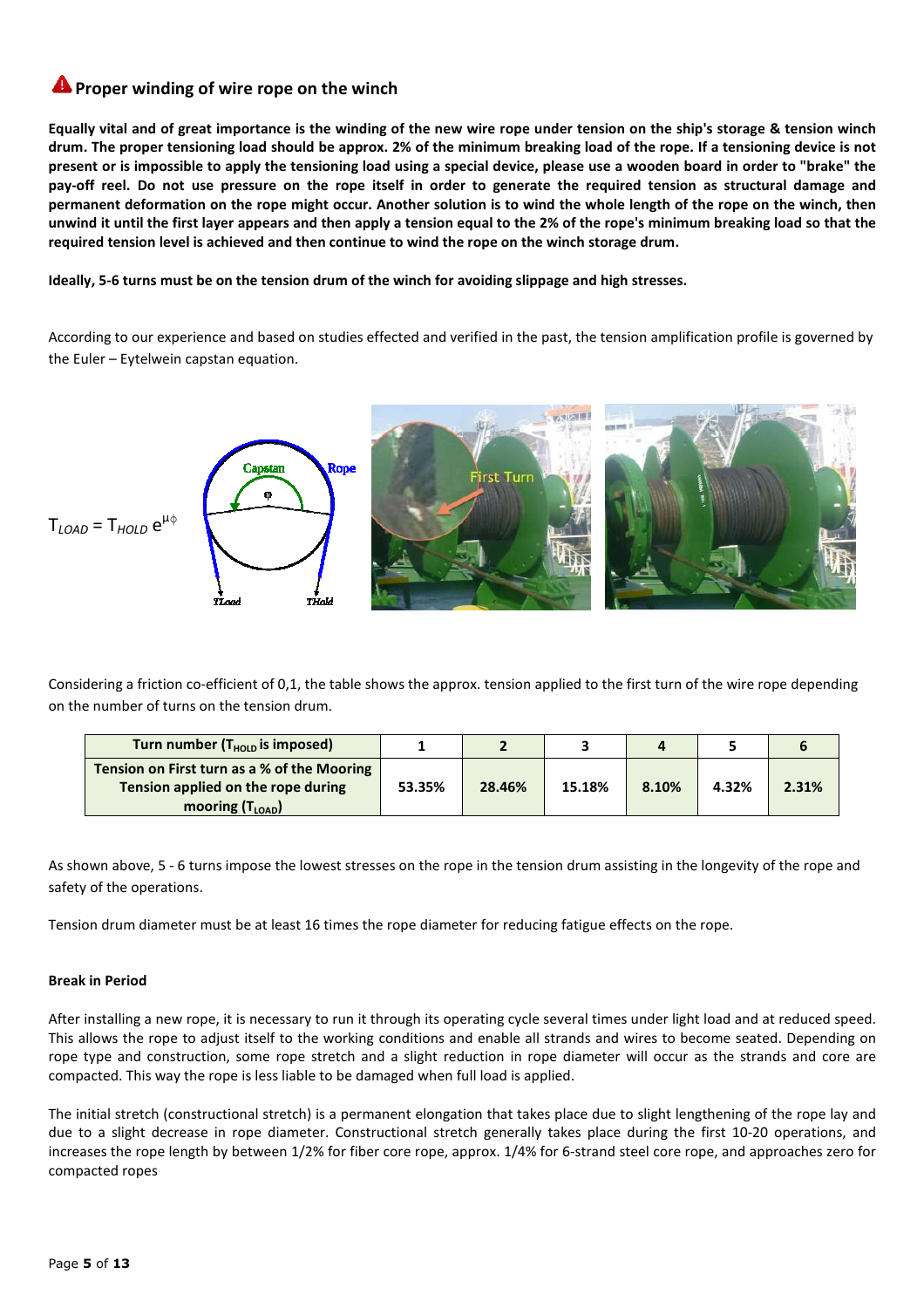### **Twisting of strands (kinking)**

Some rotation may occur in the initial operations. This rotation may result from the cabling of the parts of rope or from the following causes:

- **Torque induced during installation of rope**
- **Torque induced by the operations**
- **Torque induced by the drum**

Removal of kinks: Under no load, turn the rope to the opposite direction until the rope aligns. If any non-linearity is apparent, rope has deformed and must be discarded.

#### **Storage**

Wire ropes should be stored under a roof or a weatherproof covering so that moisture cannot reach them. Similarly, acid fumes or any other corrosive atmosphere must be avoided in order to protect the rope from rust. If a reel is to be stored for a long period, it can be covered with a protective cloth. If not covered, the outer layers of rope should be generously coated with rope lubricant.

In case a rope is taken out of service and stored for future use, it should be placed on a reel after it has been thoroughly cleaned and re-lubricated. Used ropes should be given the same storage considerations as new ropes. Every 6 months inspect the ropes for lubrication drying out and re-apply as needed.

Wire rope in storage should be kept away from steam or hot water pipes, heated air ducts, or any other source of heat which can thin out lubricant and cause it to drain out of rope.

Improper storage & incomplete maintenance, that will result in a shortened service lifetime, includes, among others, the following:

#### -Salty/humid environment

-Corrosive/Acid/Dusty environment (chemical fumes, gritty / sandy environment and the like)

-High or low temperatures that will affect the lubricant inside the rope (so every 3 months ropes must be turned upside down) -Lubrication (type of lubricant): Very important that a proper lubricant is used (specialized for wire ropes, with high drop point).

-Waviness of the rope (that must be straightened before rope is put in operation, eg, with a 10% of the MBL / LDBF of the wire rope applied overnight)

-Improper handling

-Inadequate ventilation

-Lack of intermediate inspection of the stored ropes every 3 months

Before taken into use, the rope must be visually inspected along its full length for broken wires, waviness, lack of lubricant (if high temperatures were prevailing during storage), corrosion signs (pitting, oxidation). For additional safety, you can have a piece of the rope tested to destruction (breaking load test), however this will reduce the original rope length by the specimen's length and leave one end of the rope without pressed eye splice.

Unreeling & uncoiling must be effected correctly as per provided instructions.

Important remarks:

- --Always follow the rule: First in First out for the spare ropes in your possession, meaning that ropes must be used in the order of delivery on board. By this, you make sure that older delivered ropes are being put into service first and not after being stored for many years. This is accomplished by marking the reel / coil with a suitable date / number etc and by following the delivery logs / records.
- --Apply a coat of lubricant on the top layer of the rope in the reel every 3 months
- --Removed ropes awaiting further use, should be thoroughly cleaned, inspected, lubricated and stored under the same conditions as new ropes.
- --Re-lubrication (during usage), must be effected by means of a pressure lubricator

After 2 years (of proper) storage & maintenance, it is advisable to rewind the stored ropes to another reel, with core diameter bigger than the current (eg from 15x to 20x). This should be repeated every 1-2 years afterwards. Maintenance must continue as advised above for as long the rope remains under storage. No significant / measurable loss is effected per year of storage (less than 1% per year).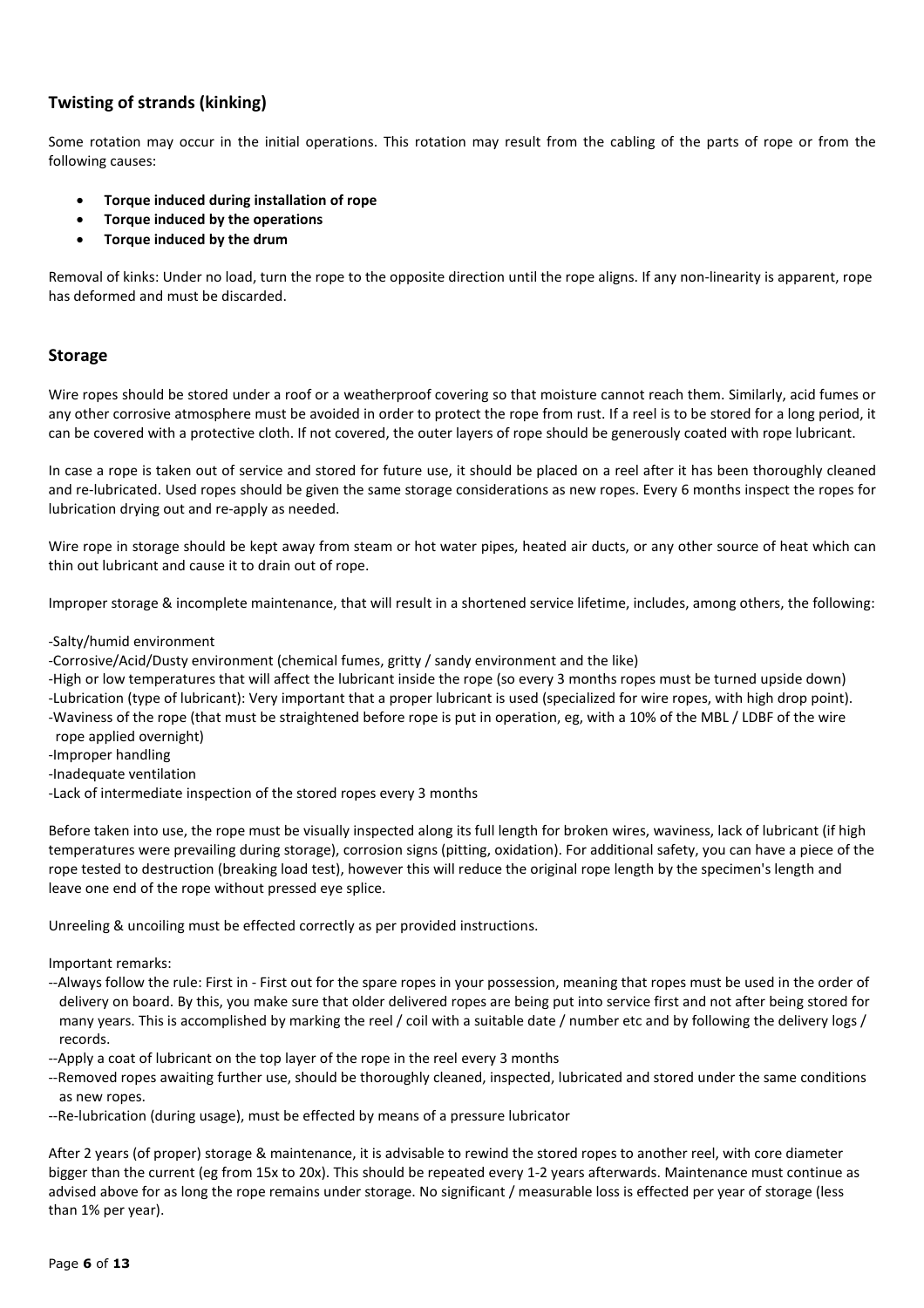**Expiry date** of the steel wire ropes under storage: Inspection will determine, according to the discard criteria & OCIMF's MEG4 discard limit at 25% strength loss of sdMBL, if rope can be put in service after a period of storage.

# **Wire rope inspection**

#### **Note : Please read the "Operator Handbook for steel wire mooring ropes HYPER***MAX 6S* **about Inspection & discard as per OCIMF MEG 4 Guidelines"**

#### **A** Deformations/ Defects

A wire broken under a tensile load that exceeds its strength is recognized by the "cup and cone" configuration at the fracture point (a). The necking down of the wire at this point shows that failure occurred while the wire retained it ductility. Shear-tensile fracture (b) occurs in wire subjected to a combination of transverse and axial loads. Fatigue breaks are usually characterized by squared-off ends perpendicular to the wire either straight across or Z-shaped (c&d).



If special rope damage is found, the cause has to be determined and eliminated before a new rope is installed. If in doubt, discard rope or consult our company for further assistance.

Specific inspection procedures and frequency should be defined and documented as part of the operator's LMP.

Only qualified and experienced personnel, taking the appropriate safety precautions and wearing the appropriate protective clothing, should be responsible for inspecting wire in service.

The main causes of deterioration of wire are excessive wear, broken wires or strands, distortion and corrosion. Areas that should be regularly inspected as part of the LMP include:

- Winch anchor point and the section of wire close to it.
- Sections of rope in wear zones, particularly sections that run regularly through deck fairleads and around pedestal rollers.
- The eye, especially at the bend of the eye and its termination.
- Cross-overs on winch drum.
- Terminations, particularly the Talurit type, to identify any looseness, cracks, distortion or corrosion.

#### **Rope inspection summary**

Any wire rope that has broken wires, deformed strands, variations in diameter or any change from its normal appearance must be considered for replacement. It is always better to replace a rope when there is any doubt concerning its condition or its ability to perform the required task. The cost of wire rope replacement is quite insignificant when considered in terms of human injuries, the cost of down time, or the cost of replacing broken structures.

#### **Wire rope inspection includes examination of basic items such as:**

Rope diameter reduction | Rope lay | External wear |Internal wear | Peening | Scrubbing | Corrosion | Broken wires

Some wire rope sections can break up without any visible warning.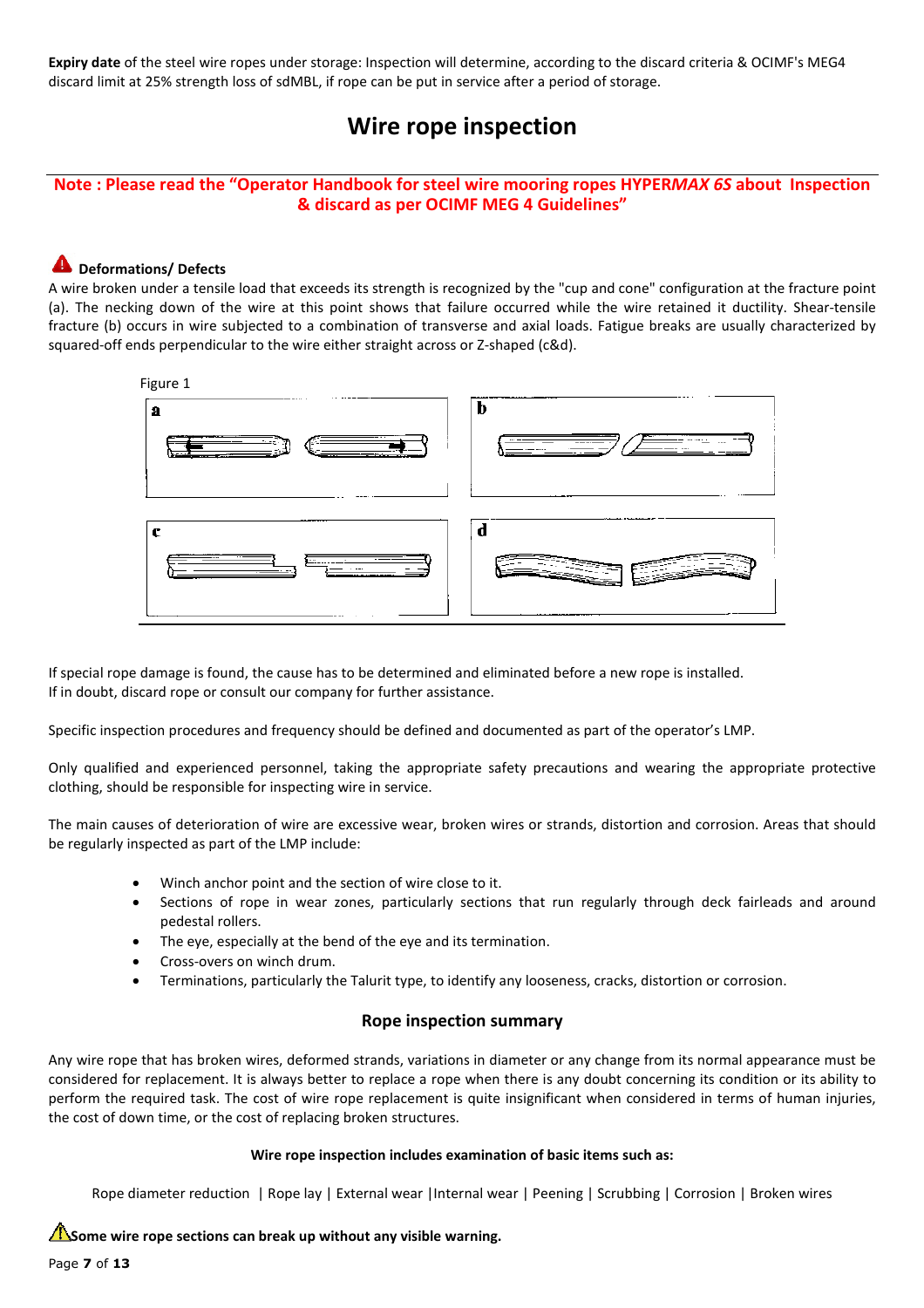Sections where this occurs are usually found at end terminations,. Because of the "working" that takes place at those sections, neither appreciable external wear nor crown breaks will appear. Under such conditions the core fails thereby allowing adjacent strand nicking. When this happens, valley breaks are likely to appear and the rope should be removed.

If preventive maintenance is performed diligently, rope life can be prolonged.

Cutting off an appropriate length of rope at the end termination before the core degrades, and valley breaks appear, minimizes degradation.

#### **Use and care of wire rope**

What follows is a brief outline of the basic information required to safely use wire rope

- Wire rope will fail if **WORN OUT, OVERLOADED, MISUSED, DAMAGED, OR IMPROPERLY MAINTAINED**.
- In service, wire rope loses strength and work capability. Abuse and misuse increase the rate of loss.
- The Line Design Breaking Force or **MINIMUM BREAKING STRENGTH** of wire rope applies **ONLY** to a **NEW, UNUSED** rope.
- The Minimum Breaking Strength should be considered the straight line pull with both rope ends fixed to prevent rotation, which will **ACTUALLY BREAK** a new, **UNUSED**, rope. The Minimum Breaking Strength of a rope should **NEVER BE USED AS ITS WORKING LOAD.**
- To determine the working load of a wire rope, the **MINIMUM** or **NOMINAL** Breaking Strength **MUST BE REDUCED** by a **DESIGN FACTOR** (formerly called Safety Factor). The Design Factor according to the MEG 4 Guidelines is 1,82, which is the 55% of the Minimum Ship Design Breaking Load.
- **WIRE ROPE WEAR OUT**. The strength of a wire rope slightly increases after the break in period, but will decrease over time. When approaching the finite fatigue life span the breaking strength will sharply decrease. Never evaluate the remaining fatigue life of a wire rope by testing a portion of a rope to destruction only. An in-depth rope inspection must be part of such evaluations.
- **NEVER** overload wire rope. This means **NEVER** use the rope where the load applied is greater than the working load.
- **NEVER 'SHOCK LOAD'** a wire rope. A sudden application of force or load can cause both visible external damage (e.g. bird caging) and internal damage. There is no practical way to estimate the force applied by shock loading a rope. The sudden release of a load can also damage a wire rope.
- Lubricant is applied to the wires and strands of a wire rope when manufactured. This lubricant is depleted when the rope is in service and should be replaced periodically.
- Regular, periodic **INSPECTIONS** of the wire rope, and keeping of **PERMANENT RECORDS SIGNED BY A OUALIFIED PERSON**, are required by OCIMF, **OSHA** and other regulatory bodies for almost every rope installation. The purpose of inspection is to determine whether or not a wire rope may continue to be safely used on that application. Inspection criteria, including number and location of broken wires, wear and elongation, have been established by **DIN, ISO, CEN, OSHA, ANSI, ASME** and other organizations.

#### **If in doubt, replace the rope.**

- When a wire rope has been removed from service because it is no longer suitable, IT **MUST NOT BE RE-USED IN ANOTHER APPLICATION.**
- Every wire rope user should be aware of the fact that each type of fitting attached to a wire rope has a specific efficiency rating which can reduce the working load of a rope system (like the mooring system), and this must be given due consideration in determining the capacity of a wire rope system.
- Some conditions that can lead to problems in a wire rope system include:
	- Broken wires mean a loss of strength. Kinks permanently damage a wire rope.
	- Environmental factors such as corrosive conditions and heat can damage a wire rope.
	- Lack of lubrication can significantly shorten the useful service life of a wire rope.
	- Contact with electrical wire and the resulting arcing will damage a wire rope.

Areas that should be given operator's attention include the following:

Winch anchor point and the section of wire close to it

Sections of rope in wear zones, particularly sections that run regularly through deck fairleads and around pedestal rollers

The eye splice, especially at the bend (bow) of the eye and its termination

Cross-overs on winch drum

Terminations, particularly the aluminium Talurit ferrule, to identify any looseness, cracks, distortion or corrosion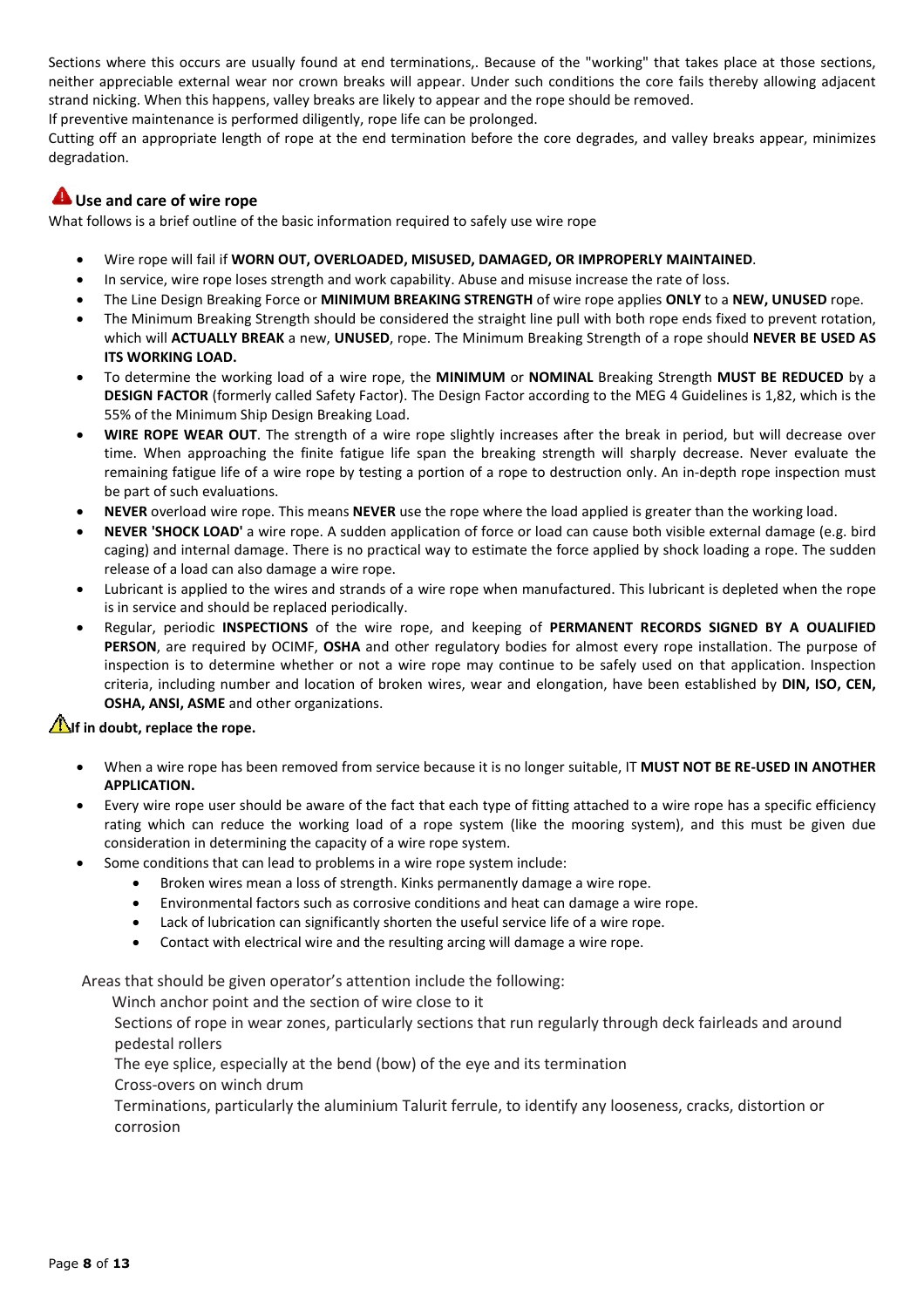# **Discard criteria for wire ropes - when to replace wire rope based on various deformations (number of broken wires, diameter reduction etc) as per ISO 4309 standard & OCIMF's MEG 4 Guidelines**

|                            | Inspection Criteria           | Discard Criteria                                                    |
|----------------------------|-------------------------------|---------------------------------------------------------------------|
| Visible wire breaks        | Number in length of 6d or 30d | Discard if over 4 in length 6d or 8 over<br>30d (RHOL & LHOL ropes) |
| Wire breaks at termination | Evidence of broken wires      | Remake termination or discard rope                                  |
| Fracture of strand         | Strand fracture               | Discard if present                                                  |
| Reduction of rope diameter | Percentage reduction          | Discard if diameter decreased by 10%                                |
| Abrasion of outer wires    | Degree of deterioration (%)   | Discard if over 7%                                                  |

#### *Rope lay length: Approx equiv to 6 x d (d is the nominal rope diameter)*

*Fracture of strands: If a complete strand fracture occurs, the rope must be immediately discarded (ISO 4309 §6.4).* 

# **Mooring Wires Connection**

**a) Connection with Mooring Link** 



**b) Connection with Mooring Shackle** 



**Bear in mind that Cow Hitch or any other knot based solution to connect a mooring wire with synthetic tails is not safe and is not recommended.**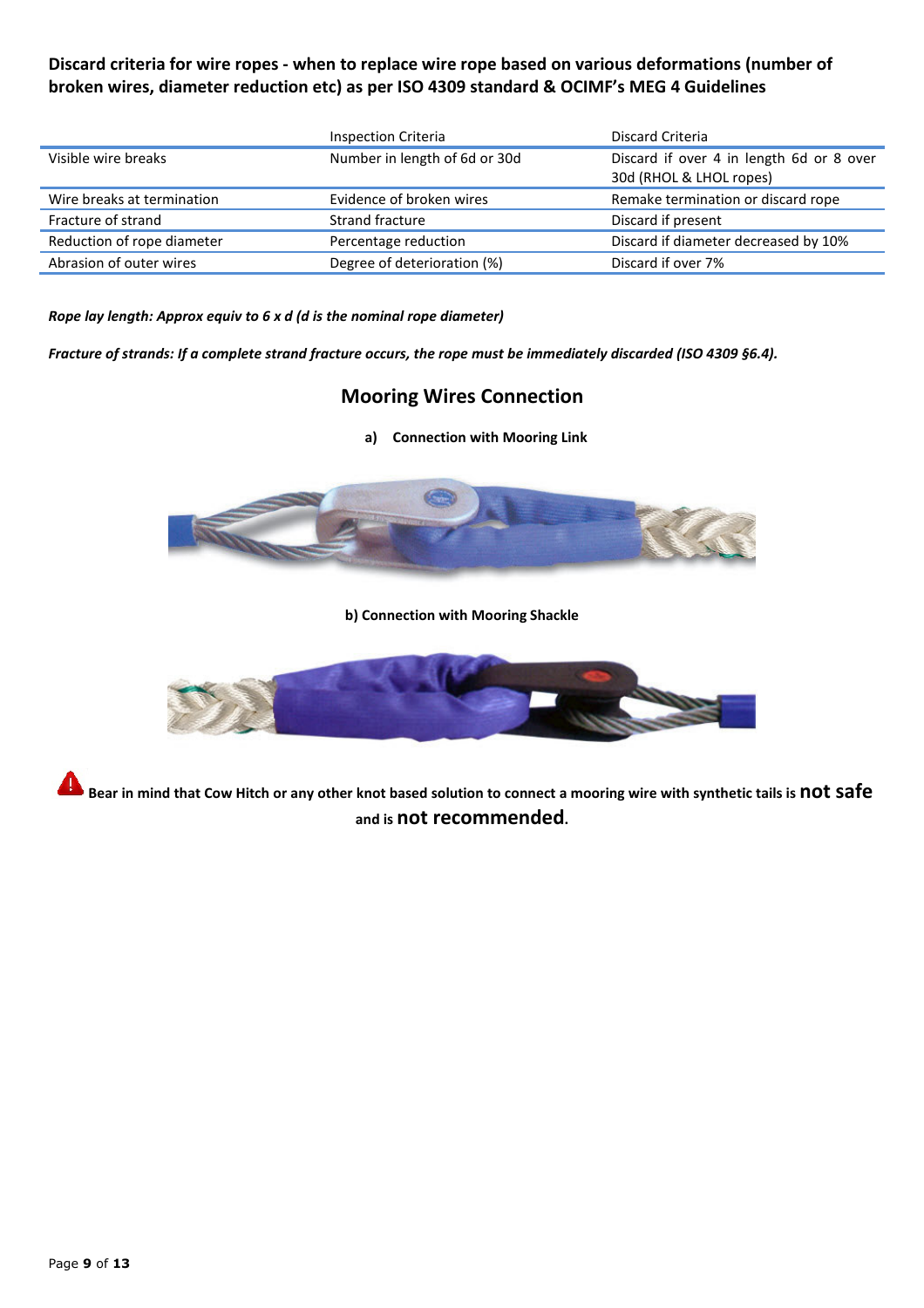# **The maintenance of steel wire ropes**

#### **Wire rope cleaning and lubrication best practice**

The information in this guide has been gained from working with wire rope, OEMs and extensive field experience with customers using mooring wire ropes.

#### **a) Cleaning**

Prior to lubrication, effective cleaning of wire ropes can enhance the performance, corrosion resistance and ultimately the life of wire ropes. Both dynamic and standing ropes will naturally attract dirt over time. By removing old lubricant and cleaning back to the bare metal, lubricant will naturally penetrate deeper into the rope. Lubricating over a dirty wire rope can force dirt into the rope and act as an abrasive. Adhesion of the lubricant to the rope will also improve as the new lubricant will have more of an affinity to the rope than to a layer of old grease. When new grease is applied over an old heavily lubricated rope, it may reduce its adhesive performance. It is important to understand that if a new wire rope is fitted, it may come with a heavy build lubricant applied from the manufacturer. When stored in hot climates over time, wax based build lubricants can harden with a glass-like finish. This will prevent any service lubricant being able to penetrate or adhere to the rope effectively. This should be noted when fitted and monitored in service. Initial inspection periods should determine the re-lubrication at a suitable time when the build lubricant has loosened. The use of solvents for cleaning wire ropes should be avoided and can be harmful to operators and aquatic environments. Jet washing and steam cleaning should also be avoided as the forceful ingress of water can be difficult to displace and increase the likelihood of internal corrosion. Effective cleaning of wire ropes is a difficult task. However, there are various ways to make this easier. The rope and its accessibility will determine the best way to carry this out. Ropes that are difficult to access may be cleaned the mechanically with a stiff nylon brush. High pressure lubricant applicators often have cleaning rings or scrapers that clean the rope prior to applying lubricant. These tend to be the quickest and easiest method of cleaning and lubricating in one pass. If corrosion is present it should not be mechanically abraded to remove it, for example with a wire brush. Although this would remove the surface corrosion, it may also remove any remaining galvanic protective layer. The bare metal is then more susceptible to flash corrosion.

#### **b) Fluid or Grease?**

A solvented fluid wire rope lubricant has a natural tendency to displace water. For that reason it is excellent for the lubrication of wet wire ropes. For marine applications such as tug boat wires, this can be beneficial to chase off water internal to the core of the wire rope. Fluids can easily be applied using a spray type system, often incorporating compressed air. For smaller applications such as hoists wires, backpack sprayers (that are resistant to oils and solvents) can be used to easily apply the lubricant. A benefit of a fluid is that it will exhibit greater penetration into the wire rope than a standard grease. Penetration is essential for a lubricant to coat the internal strands to prevent wear and internal corrosion. A drawback of a fluid is that the lubricant life span is lower so application frequency is greater compared to a grease.

#### **c) Environmentally Considerate Lubricants**

For wire ropes in marine environments, it is important that an environmentally considerate product is selected. These are developed to be high performance, biodegradable, non -toxic to marine environments and non-bio accumulative. The use of products containing mineral oils should be avoided as these can be very harmful to the environment, marine life and operators applying them. Failure to comply can result in heavy fines being issued the Environmental Protection Agency (EPA).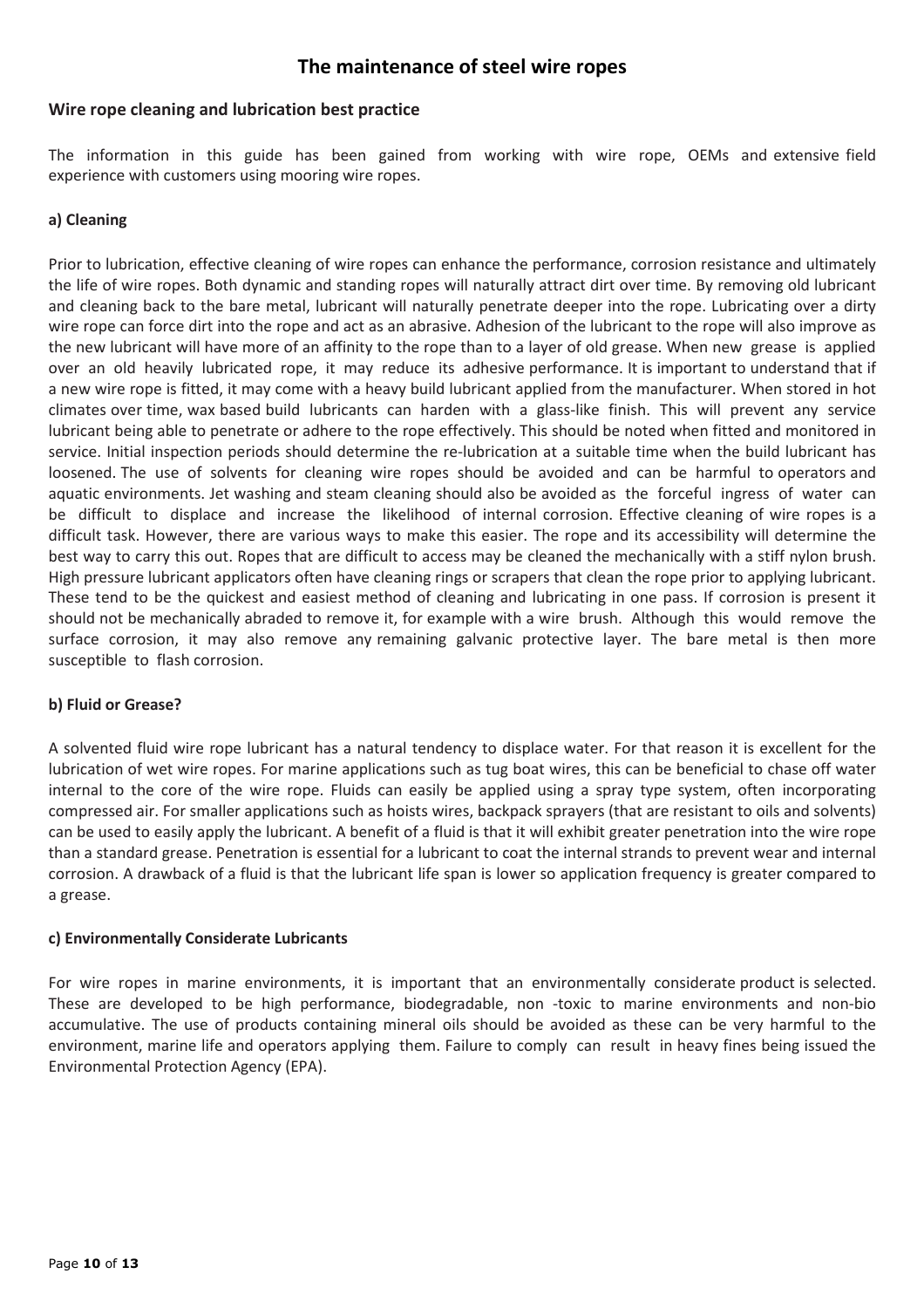#### **d) Compatibility**

The recommended wire rope lubricant products for the mooring wire rope HYPERMAX 6S are the **ROCOL**. They are fully compatible with other brand wire rope lubricants. However, applying **ROCOL** wire rope lubricants over excessive amounts of previously used or build lubricant may restrict the performance. The product **Wireshield** of **ROCOL** is the unique grease with pseudoplastic rheology. This unique technology aids penetration of the lubricant into strands of wire rope, ensuring deeper protection for long time.



**Figure 1.1 — Pseudoplastic rheology** -**Wireshield**

#### **e) Lubricant Application**

An application method should be selected that is suitable for the wire rope and the asset it is fitted to. **ROCOL**  recommends the use of a wire rope pressure applicator when possible. These have the benefits of effectively cleaning the wire rope with a helical grooved cleaning ring, prior to the lubricant application. They also apply the grease with pressure, promoting penetration and leaving a thin and even lubricating film. If not using a pressure applicator, wire ropes can be cleaned using a stiff bristled brush if required. Solvents and cleaning fluids should not be used for cleaning. **ROCOL** wire rope products can also be applied by hand. This can be either swaging or brushing and care should be taken to get good coverage of the rope. When applied by hand, wire rope lubricants should be worked into the surface of the wire rope to aid coverage and penetration. Over application should be avoided to prevent excessive usage, build-up of grease on sheaves and prevent fling.

#### **f) Lubricant consumption**

Lubricant consumption can be vary widely depending on many factors such as age of the rope, size and construction, lubricant choice, application method, temperature of application, environmental factors (wet/hot/cold weather or sunlight UV exposure),load cycles, rope speeds, water depth/pressure etc. There are various calculators (available on request) that will give a guide to the amount of lubricant required for the size/length of asset you have. As a good starting point a grease will give approximate rope coverage, based on a 25mm diameter rope, of 50 meters per kg.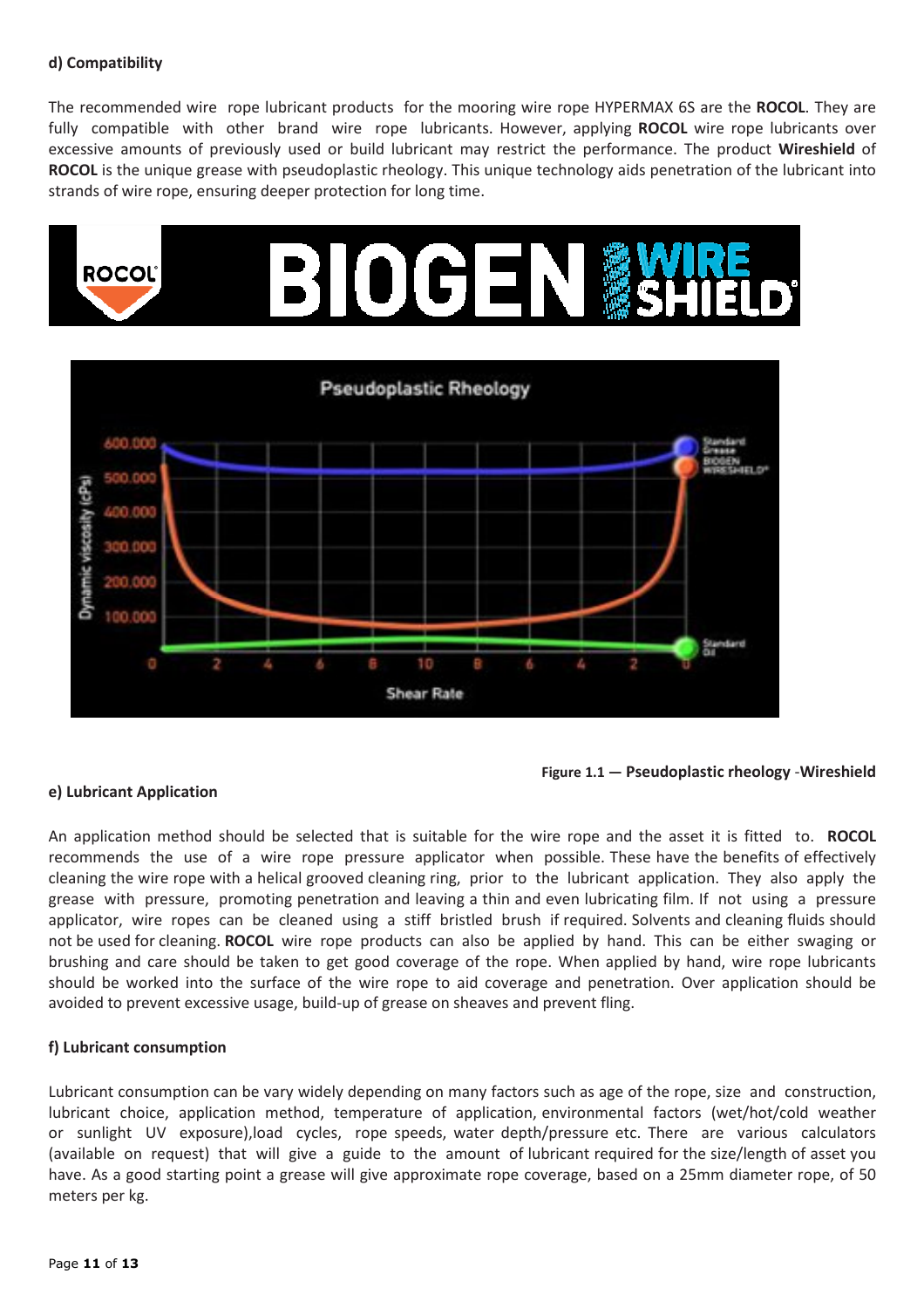#### **g) Re-lubrication Periods**

Re-lubrication periods can vary widely according to the same factors mentioned in the above lubrication consumption. Depending on the operation or location of the asset it will dictate when it is possible to lubricate. A general rule of thumb would be every 6 months. If the rope is in constant operation or extreme environments, this can be significantly shortened. Conversely, it could be lengthened if the rope is subject to less harsh environments.

#### **Removing broken wires**

If, during an inspection, ends of broken wires are detected, which might cross adjacent wires and destroy them when running over sheaves, these broken wire ends must be removed.

Under no circumstances should the broken wire ends be pinched off with a pair of nippers (see figure below). The best method is to move the wire ends backwards and forwards until they break deep in the valley between two outer strands (see figure below). With thicker wires a tool should be moved backwards and forwards on the surface of the rope, thus bending the wires until they break.





#### **Diagnostic guide to common wire rope degradation**

| <b>Mode</b>                            | <b>Symptoms</b>                                                                                                                                                                  | <b>Possible causes</b>                                                                                                                                                                                                                                                                                                                                              |
|----------------------------------------|----------------------------------------------------------------------------------------------------------------------------------------------------------------------------------|---------------------------------------------------------------------------------------------------------------------------------------------------------------------------------------------------------------------------------------------------------------------------------------------------------------------------------------------------------------------|
| <b>Fatigue</b>                         | Wire break is transverse-either<br>Straight across or Z shape. Broken<br>Ends will appear grainy.                                                                                | Check for rope bent around too small a radius; vibration or whipping; wobbly sheaves;<br>rollers too small; reverse bends; bent shafts; tight grooves; corrosion; small drums &<br>sheaves; incorrect rope construction; improper installation; poor end terminations. (In<br>the absence of other modes of degradation, all rope will eventually fail in fatigue.) |
| <b>Tension</b>                         | Wire break reveals a mixture of cup<br>and cone fracture and shear breaks.                                                                                                       | Check for overloads; sticky, grabby clutches; jerky conditions; loose bearing on drum;<br>fast starts, fast stops, broken sheave flange; wrong rope size & grade; poor end<br>terminations. Check for too great a strain on rope after factors of degradation have<br>weakened it.                                                                                  |
| <b>Abrasion</b>                        | Wire break mainly displays outer<br>wires worn smooth to knife edge<br>thinness. Wire broken by abrasion in<br>combination with another factor will<br>show a combination break. | Check for change in rope or sheave size; change in load; overburden change; frozen or<br>stuck sheaves; soft rollers, sheaves or drums; excessive fleet angle; misalignment of<br>sheaves; kinks; improperly attached fittings; grit & sand; objects imbedded in rope;<br>improper grooving.                                                                        |
| <b>Abrasion Plus</b><br><b>Fatigue</b> | Reduced cross-section is broken<br>off square thereby producing a<br>chisel shape.                                                                                               | A long-term condition normal to the operating process.                                                                                                                                                                                                                                                                                                              |
| <b>Abrasion Plus</b><br><b>Tension</b> | Reduced cross-section is necked<br>down as in a cup and cone<br>configuration. Tensile break<br>produces a chisel shape.                                                         | A long-term condition normal to the operating process.                                                                                                                                                                                                                                                                                                              |
| <b>Cut or Gouged</b><br>Or Rough Wire  | Wire ends are pinched down,<br>mashed and/or cut in a rough<br>diagonal shear-like manner.                                                                                       | Check on all above conditions for mechanical abuse, or either abnormal or accidental<br>forces during installation.                                                                                                                                                                                                                                                 |
| <b>Torsion or</b><br><b>Twisting</b>   | Wire ends show evidence of twist<br>and/or cork-screw effect.                                                                                                                    | Check on all above conditions for mechanical abuse, or either abnormal or accidental<br>forces during installation.                                                                                                                                                                                                                                                 |
| <b>Mashing</b>                         | Wires are flattened and spread at<br>broken ends.                                                                                                                                | Check on all above conditions for mechanical abuse, or either abnormal or accidental<br>forces during installation. (This is a common occurrence on the drum.)                                                                                                                                                                                                      |